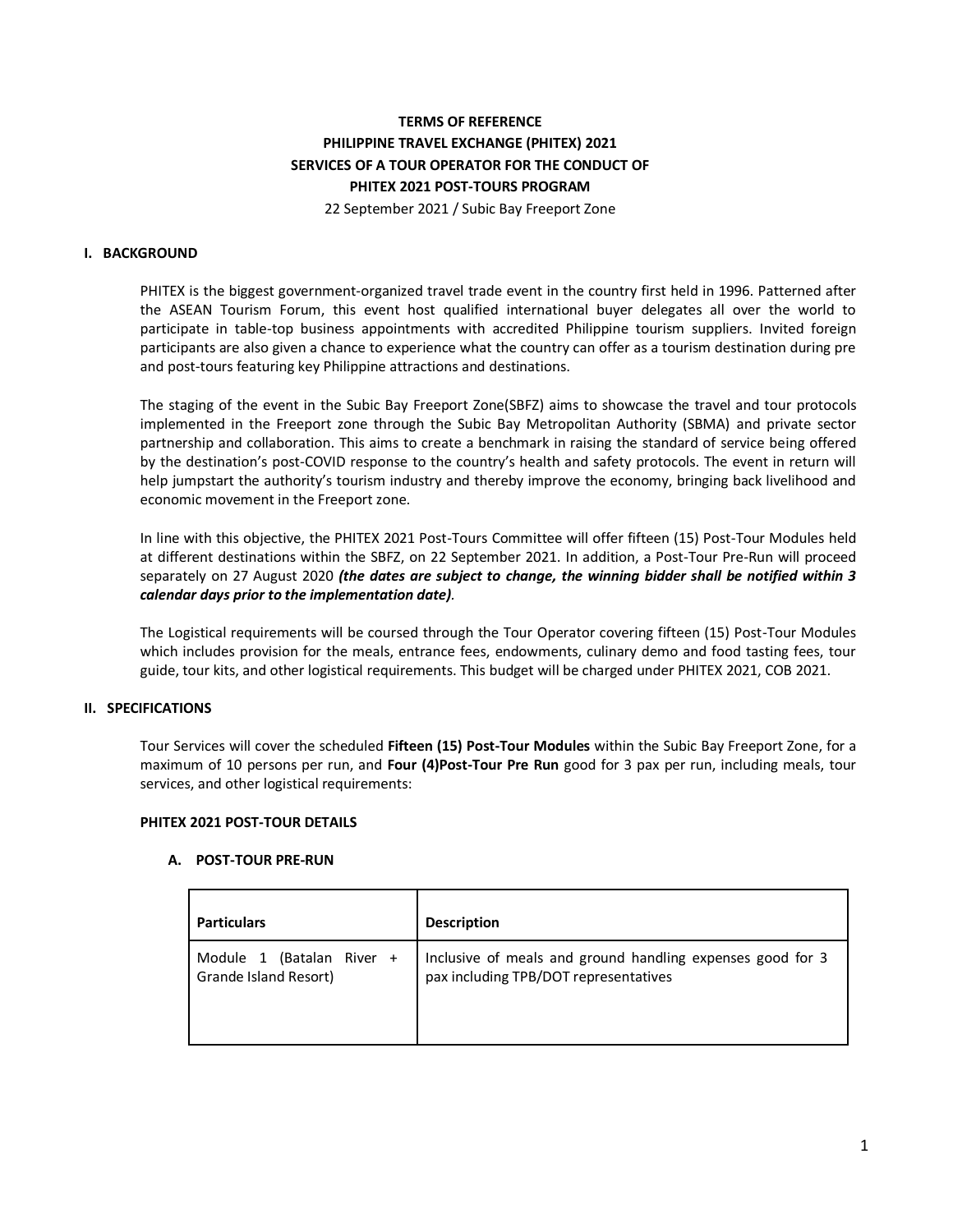| Module 3 (Pamulaklakin + Light                       | inclusive of meals and ground handling expenses good for 3                                          |
|------------------------------------------------------|-----------------------------------------------------------------------------------------------------|
| House Marina Resort)                                 | pax including TPB/DOT representatives                                                               |
| Module 5 (El Kabayo + Light                          | Inclusive of meals and ground handling expenses good for 3                                          |
| House Marina Resort)                                 | pax including TPB/DOT representatives                                                               |
| Module 7 (Apaliin +<br>Light<br>House Marina Resort) | Inclusive of meals and ground handling expenses good for 3<br>pax including TPB/DOT representatives |

### **B. POST-TOUR**

Each post-tour module shall be participated by a maximum of 10 pax, broken down as follows:

- $\bullet$  6 pax Sellers
- 1 pax TPB representatives
- 1 pax DOT representative
- 1 pax Guest
- 1 pax Media

## 1. MODULES 1, 2, 9 & 10

| <b>DESTINATIONS/SITES</b> | <b>INCLUSIONS</b>                                                                                                                             |
|---------------------------|-----------------------------------------------------------------------------------------------------------------------------------------------|
| Batalan River             | Includes guided tour, AM snacks, river activities and ground<br>handling expenses                                                             |
| Grande Island Resort      | Includes welcome drinks, lunch, PM snacks, guided tour with<br>beach activities like swimming and snorkeling, and ground<br>handling expenses |

## 2. MODULES 3, 4, 11 & 12

| <b>DESTINATIONS/SITES</b> | <b>INCLUSIONS</b>                                                                        |
|---------------------------|------------------------------------------------------------------------------------------|
| Pamulaklakin              | Includes guided tour, AM snacks, lunch, trail activities and<br>ground handling expenses |
| Light House Marina Resort | Includes Zero Waste Lifestyle and Beach Sustainable Program<br>and Workshop              |
|                           | Includes guided tour, sailing and beach activities, PM snacks, and                       |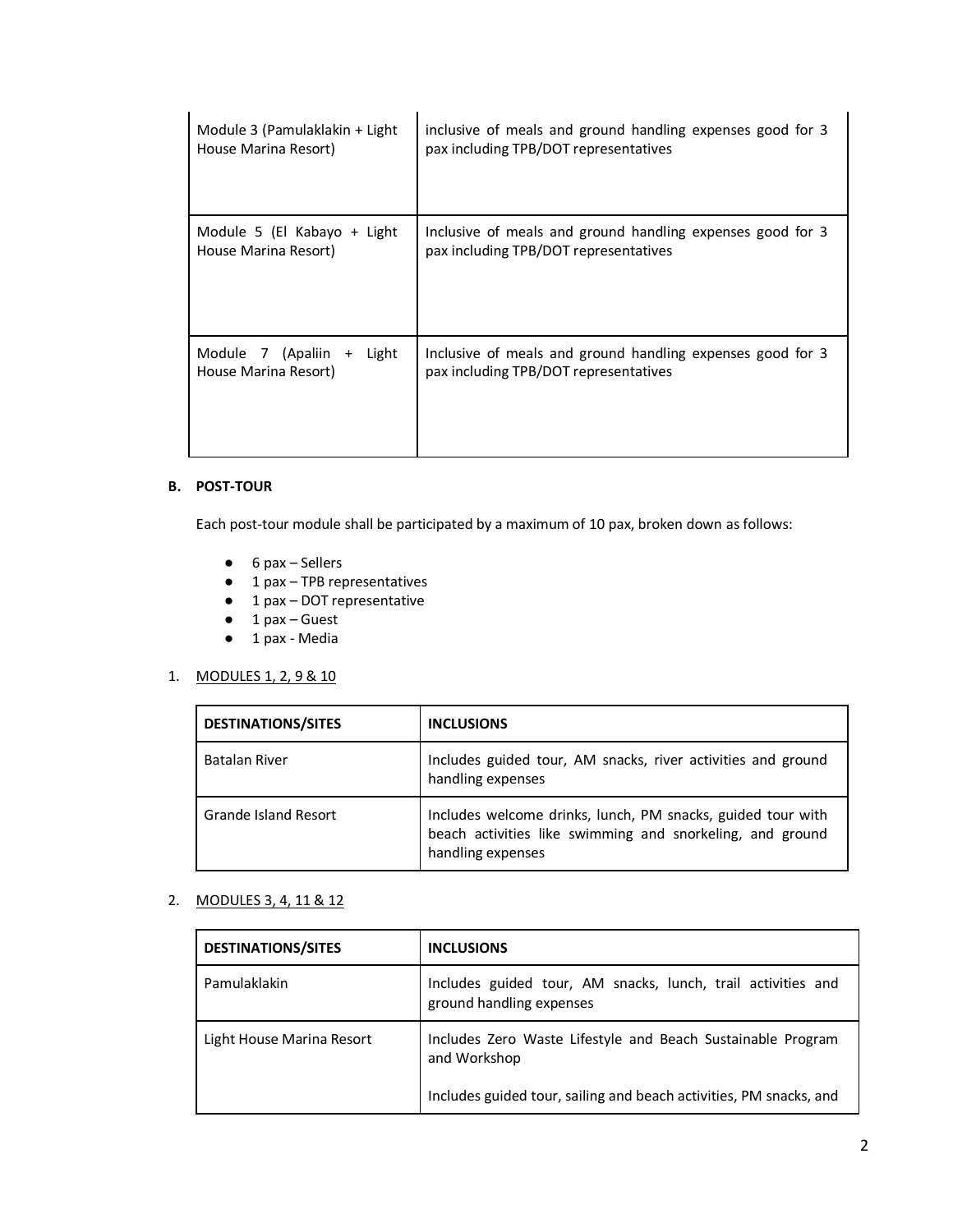|  | ground handling expenses |
|--|--------------------------|
|--|--------------------------|

## 3. MODULES 5, 6, 13 & 14

| <b>DESTINATIONS/SITES</b> | <b>INCLUSIONS</b>                                                                                                                                                             |
|---------------------------|-------------------------------------------------------------------------------------------------------------------------------------------------------------------------------|
| EL Kabayo                 | Includes guided tour, AM snacks, lunch, trail activities and<br>ground handling expenses                                                                                      |
| Light House Marina Resort | Includes Zero Waste Lifestyle and Beach Sustainable Program<br>and Workshop<br>Includes guided tour, sailing and beach activities, PM snacks, and<br>ground handling expenses |

# 4. MODULE 7, 8 & 15

| <b>DESTINATIONS/SITES</b> | <b>INCLUSIONS</b>                                                                                                                                 |
|---------------------------|---------------------------------------------------------------------------------------------------------------------------------------------------|
| Apaliin                   | Includes guided tour, AM snacks, lunch, trail activities and<br>ground handling expenses                                                          |
| Light House Marina Resort | Includes Zero Waste Lifestyle and Beach Sustainable Program<br>and Workshop<br>Includes guided tour, sailing and beach activities, PM snacks, and |
|                           | ground handling expenses                                                                                                                          |

## **C. GENERAL INCLUSIONS**

- 1. Responds to immediate/unforeseen changes in specifications.
- 2. Able to work on a minimum guarantee of six (6) pax per module.*If a tour module does not reach the minimum guarantee of six participants, this will result in the cancellation of the tour module.*
- 3. Willing to provide services on a "send-bill" arrangement. Processing of payment shall be initiated upon certification by the end-user of satisfactory completion of services and issuance of billing statements accompanied by supporting documents by the supplier. Payment must be made in accordance with prevailing accounting and auditing rules and regulations.
- 4. Cover all expenses to include tour guides and coordinator's fee as well as their food, RT-PCR (Covid 19) tests/border antigen tests, accommodation, PPEs and other miscellaneous fees.
- 5. Bidders must adhere to the DOT Guidelines from the Memorandum Circular No. 2020-008 and 2020- 011, as well as the IATF Safety Guidelines and Protocols.
- 6. *Tour activities and/or schedules/dates may still be changed* according to the recommendations of the PHITEX 2021 Organizing Committee and/or the DOT Regional Office involved.